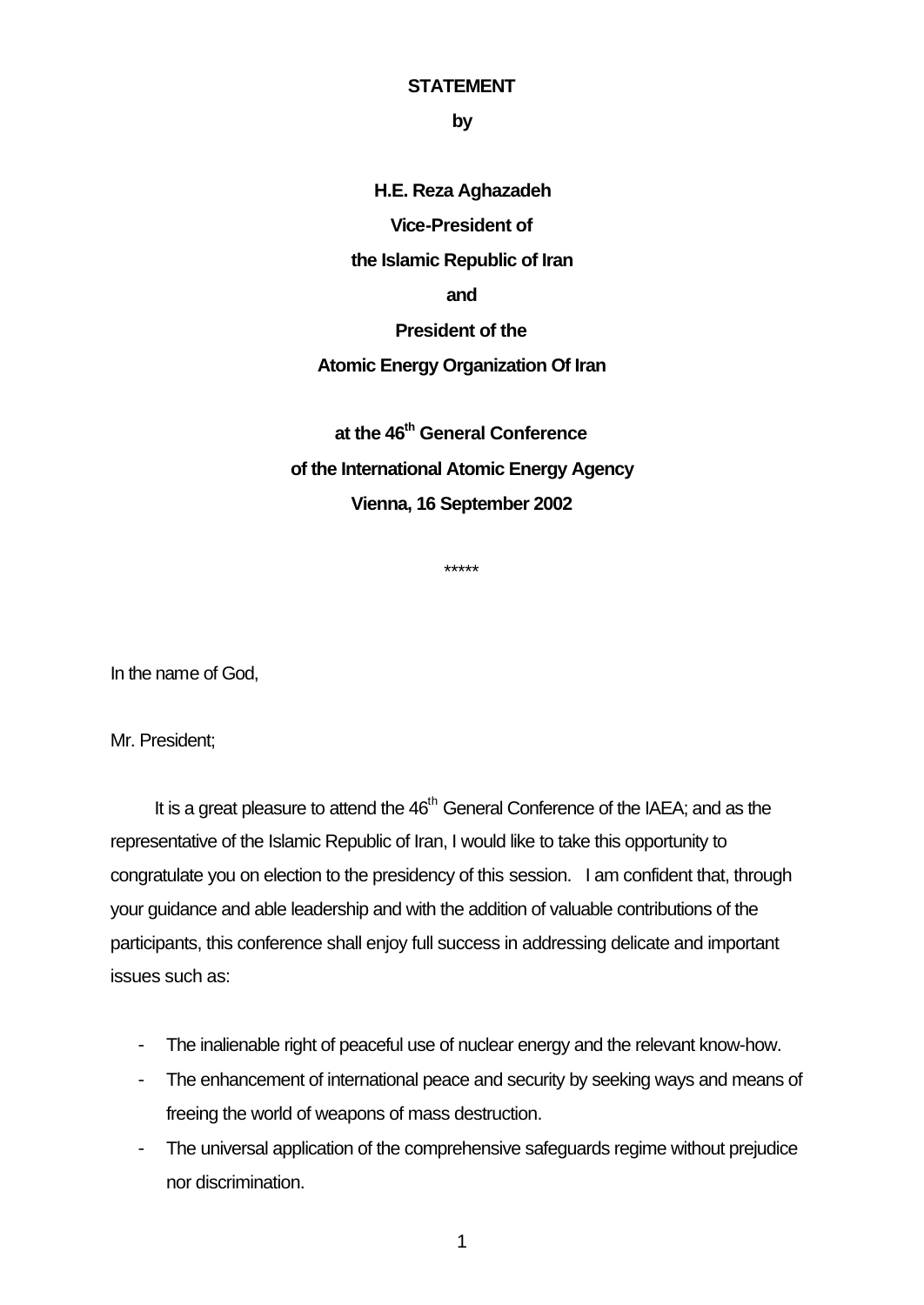Last but not least, serious and deliberate vigilance visa a vis international nuclear terrorism

Furthermore, Mr. President allow me to extend my special thanks to Dr. Elbaradei for his comprehensive and informative statement and wish him every success.

Finally, we would like to welcome the State of Eritrea, the Kyrgyz Republic and the Republic of Seychelles to the family of the IAEA member states.

Mr. President,

After the end of the second world war and the ensuing tragedy of the atomic holocaust of Hiroshima and Nagasaki, atomic energy and the associated nuclear technology have always been at a cross-roads manifesting two distinct features; one in the field of human development and the other in the area of regional and global wrangling. It is indeed very enlightening to note that nuclear competition with the aim of unilateral domination over the world achieved nothing but decades of ominous cold war. What is, however, very discouraging is to witness that despite the apparent disappearance of the traces of the cold war, the sense of authoritarianism and unilateralism still seem very vivid and to be holding sway.

Our debate, Mr. President, is on the peaceful use of nuclear energy or put in other words the positive features of nuclear technology. We firmly believe that the real motive behind the creation of the Agency was basically the intention of facilitating the transfer of peaceful uses of nuclear technology to the developing member states. So far the Agency has pursed its statutory mandate in this regard very faithfully.

We would, however, like to emphasize the importance of staying the course of upholding the principle of balance between the promotional and verification activities. Loyalty to such a doctrine keeps the Agency within its preordained course.

2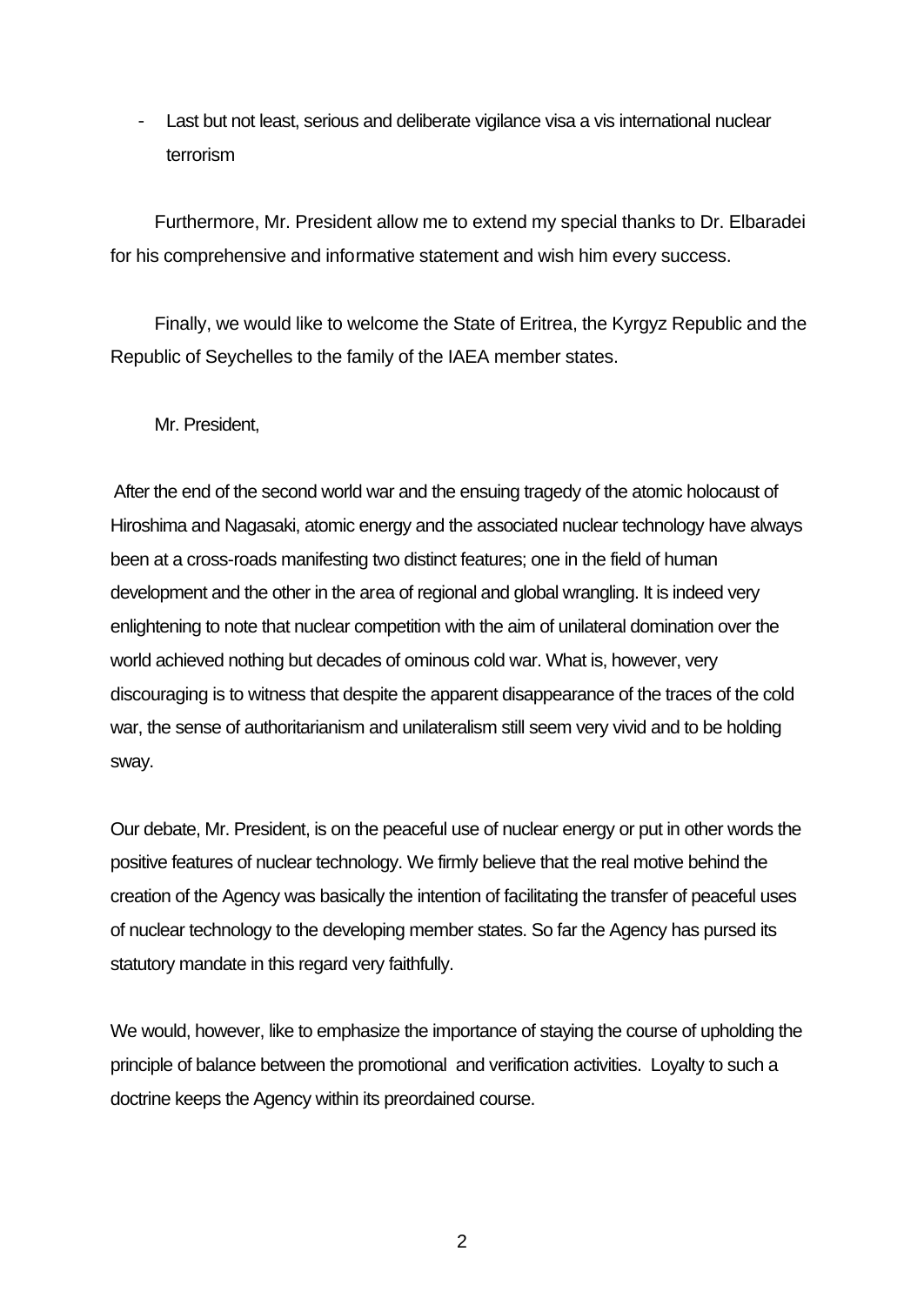## Mr. President,

It is now an accepted fact that among factors strengthening the Non-Proliferation Treaty (NPT), is the establishment of Nuclear Weapon Free Zones (NWFZ) in the world and it is very encouraging to note that a few such NWFZ, have aready been created in different regions of the world.

As the Middle East is among the most strategic areas of the globe, the world community has been witness to Iran's call in 1974, for the first time, to establish a nuclear weapon free zone in the Middle East. Israel, however, the only non-adherent party has so far not been cooperative in this regard. It has consistently shrugged off this essential international call for safety and peace by turning its back on world public opinion and by refusing to even allow the Agency to inspect its nuclear installations. Such an arrogant attitude is certainly not conducive and will most probably lead to an apprehensive paradigm with unexpected consequences in the region. It, therefore, goes without saying that adherence to NPT by all the regional member states is an essential preliminary step towards the establishment of Nuclear Weapon Free Zone in the Middle East.

Mr. President,

Today more than at any other time in the past, the world community is in dire need of mutual understanding and confidence building. It is, therefore, very discouraging to witness the attempt by certain quarters to unravel some important aspects of international treaties such as the CTBT, BWC and CWC. Such developments shall send the wrong message worldwide and will most probably set an unwanted precedent for shaking the fundamentals of other important non-proliferation treaties such as the NPT.

Mr. President,

Iran is embarking on a long-term plan, based on the merits of energy mix, to construct nuclear power plants with a total capacity of 6000 MW within two decades. Naturally, such a sizeable project entails with it an all out planning, well in advance, in various fields of nuclear technology such as fuel cycle, safety and waste management. I take this opportunity to invite

3